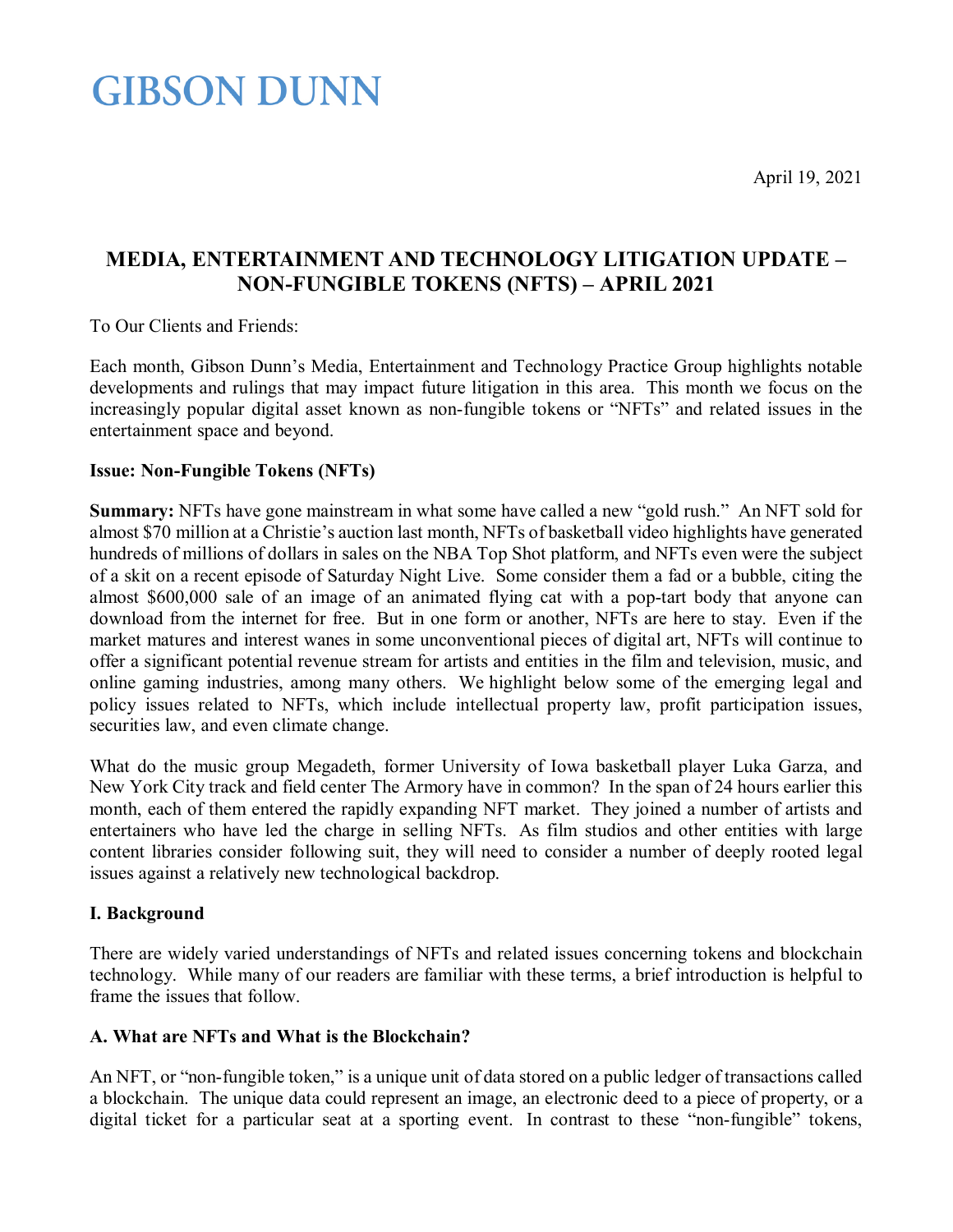cryptocurrencies such as Bitcoin and Ether—just like U.S. dollars, British pounds and other "fiat" government-issued currencies—are fungible; one penny in your pocket has the same intrinsic value as the penny under your couch cushion.

Today, NFTs generally reside on the Ethereum blockchain, which also supports, among other things, the cryptocurrency Ether—the second largest cryptocurrency in terms of market capitalization and volume after Bitcoin. While other blockchains can have their own versions of NFTs, right now Ethereum is the most widely used (though NBA Top Shot uses the Flow blockchain).

But what is a blockchain? As noted above, it is an electronic database or ledger showing a history of transactions. Each transaction is represented by an entry into the electronic ledger and multiple ledger entries are ordered in data batches known as "blocks" to await verification on the network. New blocks are added after the current block reaches its data limit. The blocks are connected using cryptography: each block contains a "hash" (a sort of coded electronic signature linking it to the previous block), which is how the blockchain gets its name.

A key feature of the Ethereum blockchain that distinguishes it from a database one might have at a business or law firm is that the blockchain is decentralized across a community of servers. Data is not stored in any one location or managed by any particular body. Rather, it exists on multiple computers simultaneously, with network participants holding identical copies of the ledger reflecting the encrypted transactions.

That is why blockchains are touted as both verifiable and secure. It is similar to the tracking details showing each step in a package's journey from the shipper to its final delivery destination. Unlike the tracking details provided by a shipping company, however, on the blockchain no one person can alter that record to change the encrypted data without the network's users noticing and rejecting the fraudulent version. And if any one computer system fails, there are duplicate images of the tracking details on the blockchain ledger available on other computers around the world.

### **B. What Do You Get When You Buy An NFT?**

While an NFT is unique, it is important to keep in mind what that unique digital item actually is. In most cases the NFT is a digital identifier recording ownership, not—to borrow an example from the above the actual image of the pop-tart cat. What amounts to your "receipt" is reflected in the blockchain, but the image file itself resides elsewhere.

This has to do with blockchain storage limitations and costs. The digital image itself theoretically can be stored in metadata on the blockchain, but in the vast majority of cases it is hosted on a regular website or the decentralized InterPlanetary File System (IPFS). The identifier is logged on the blockchain, but if the image is taken down from its non-blockchain location—say, because it violates someone's copyright—the NFT could end up being a unique digital path to a closed door (even if there may be seemingly identical "copies" of the digital asset elsewhere). The immutable purchase record would remain on the blockchain, but the original image might not be viewable.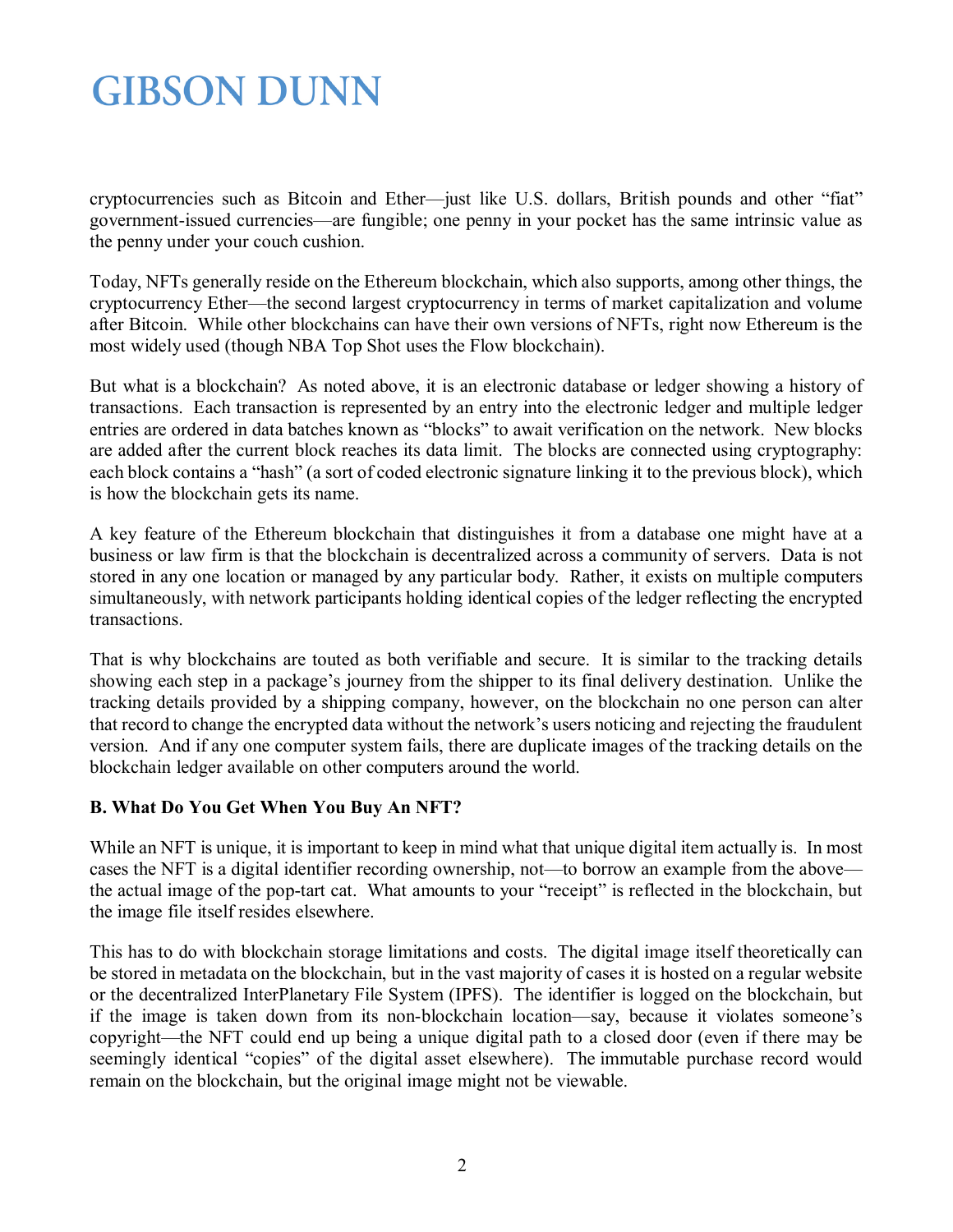Almost uniformly, the NFT transfer conveys an interest in a licensed copy while copyright ownership of the underlying image or song is not transferred. The NFT may be in a limited edition and it may have some additional perceived value because it is officially authorized by the copyright holder or originated from the address of the copyright holder. But while the underlying copyright can be transferred when the NFT is sold or licensed, typically it isn't. The terms and conditions of an NFT platform may reveal the limits of what actually is being transferred and how it might be used.

Under NBA Top Shot's terms, for example, the purchaser who obtains a license to a "Moment" cannot use it for a commercial purpose, modify it, or use the image alongside anything the NBA considers offensive or hateful. An NFT platform that controls the image file is able to remove that file from its platform.

\* \* \*

Monetization strategies for NFTs are constantly evolving, so one cannot generalize and say that all NFTs fall in one legal bucket or another. An NFT can be fair use of a copyright or it can violate it. An NFT likewise could be a simple collectible or it may be offered in such a way to convert it into a security subject to myriad regulations and disclosure requirements. It depends on the NFT. But as the market evolves, complicated questions will need to be answered by NFT creators, platforms, and, potentially, courts.

### **II. Intellectual Property**

Any NFT platform must be particularly focused on the intellectual property rights underlying the NFTs stored, sold, or licensed on the platform. A single NFT may include various copyrightable elements, including a video clip and any accompanying music. Whereas the platform may be able to invoke a statutory liability protection with respect to some potential claims—like defamation—certain intellectual property claims are not precluded.

Specifically, Section 230 of the Communications Decency Act of 1996 shields certain online service providers from liability for hosting content that someone else created. In particular, Section  $230(c)(1)$ states that "No provider or user of an interactive computer service shall be treated as the publisher or speaker of any information provided by another information content provider."

To the extent Section 230 applies to a particular NFT platform, the law's broad protection still has carveouts. Among other things, it does not apply to "any law pertaining to intellectual property." Courts have different interpretations of the scope of Section 230's reference to "intellectual property." In *Perfect 10 v. CCBill*, 488 F.3d 1102 (9th Cir. 2007), the Ninth Circuit ruled that Section 230 permitted claims under federal intellectual property laws but preempted state intellectual property claims alleging a violation of the plaintiff's right of publicity. In *Atlantic Recording Corp. v. Project Playlist, Inc.*, 603 F. Supp. 2d 690 (S.D.N.Y. 2009), a Southern District of New York court reached the opposite conclusion, holding that the "intellectual property" carve-out extended beyond intellectual property claims under federal law to include state-law claims.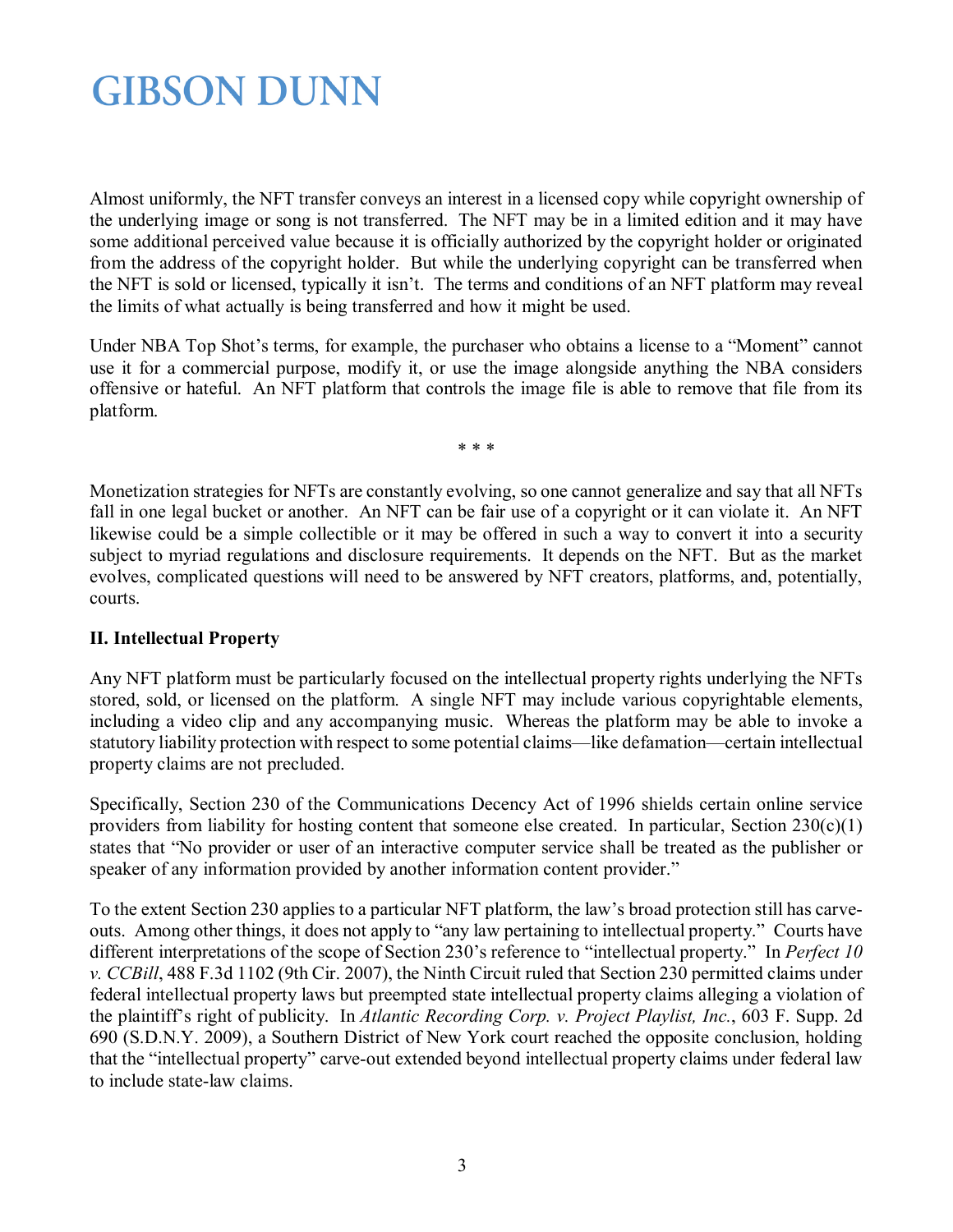Whether or not an NFT platform would be subject to potential liability for violating someone's state-law right in her or his name and likeness, federal intellectual property law still would apply. And offering an NFT that potentially infringes a copyright could result in liability for the platform if, for example, it does not take the necessary steps under the Digital Millennium Copyright Act. That risk is heightened for some platforms given how easy it is to tokenize someone else's work. Speculators can turn any digital image into an NFT that they can then try to sell, even if the original creator does not agree to that use or even know about it.

Studios and other intellectual property rights holders will need to be especially vigilant in protecting their intellectual property—and NFT platforms likewise will need to promptly remove content if a copyright owner notifies it of an infringement—as the market for small pieces of content expands.

### **III. Profit Participations**

Especially in the current NFT environment, it is not difficult to imagine the potential value of tokenized iconic moments from movies and television. Of course, there would be a number of contractual issues for a rightsholder to navigate, which would vary from deal to deal. Valuable clips might come from movies dating back long before the advent of NFTs, the internet, or even computers. The relevant agreements certainly would not address NFTs, but even analogous provisions might be difficult to identify. Agreements may refer to "clips," for example, but typically a clip is used to promote the full program or film rather than to be monetized on its own.

Depending on what it depicts, an NFT might not be a "clip" at all. Again using NBA Top Shot as an example, a "Moment" is not just a short video excerpt showing a pass or dunk; it is a package of oncourt video, still photographs, digital artwork, and game information. Contracts would need to be analyzed to determine if the NFT should be categorized as a clip, a derivative production, merchandising, promotional material, or something else, with potential consequences on the calculation of gross receipts and any corresponding rights to profit participations or Guild royalties.

Exclusivity provisions in film or television licenses to third parties might bar or limit a studio from "minting" an NFT from a work in its library. Other considerations might also limit a rightsholder's willingness to enter the NFT space. With vast libraries of well-known and high-quality content, however, studios are better positioned than most to take advantage of the increased interest and marketability of discrete portions of a film or program.

#### **IV. Securities Law**

Particularly in light of the SEC's increased focus on cryptocurrencies, including its recent lawsuit accusing Ripple Labs Inc. and two of its executives of engaging in an unregistered "digital asset securities offering," anyone involved in marketing an NFT should give careful consideration to whether the NFT is a security under U.S. law.

This should be of particular concern to the celebrities marketing their own NFTs. Several years ago, in response to celebrity endorsements for cryptocurrency Initial Coin Offerings (ICOs), the SEC warned that "[a]ny celebrity or other individual who promotes a virtual token or coin that is a security must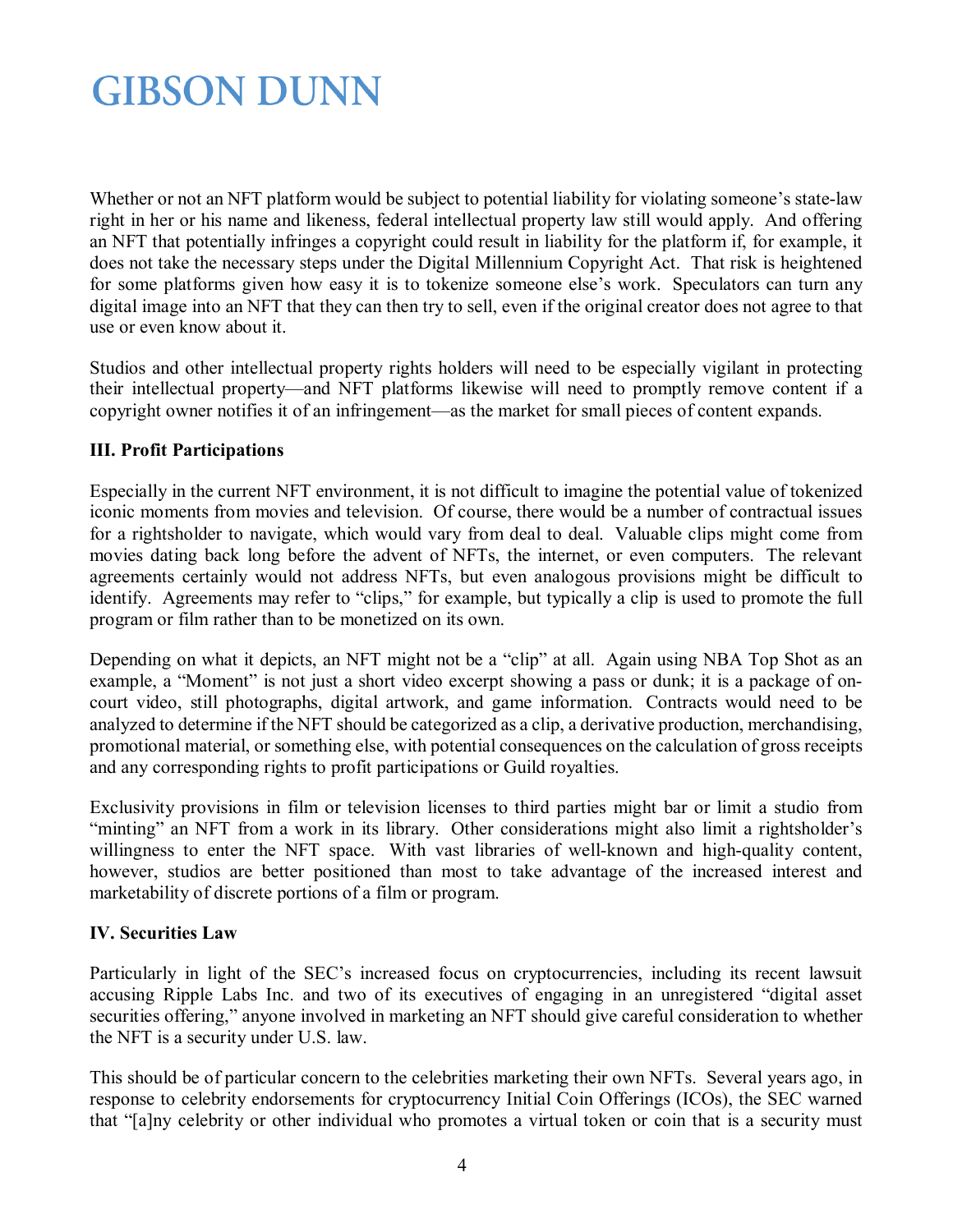disclose the nature, scope, and amount of compensation received in exchange for the promotion."[1] A failure to do so would be "a violation of the anti-touting provisions of the federal securities laws."[2] The same principle would apply to NFTs, with the key question being whether an NFT is a security. This issue has significant bearing on the NFT platform as well. If an NFT is a security, the offeror must follow securities law disclosure requirements and restrictions on who may invest.

The term "security" in U.S. securities laws includes an "investment contract" as well as other instruments like stocks and bonds. Both the SEC and federal courts often use the "investment contract" analysis to determine whether unique instruments, such as digital assets, are securities subject to federal securities laws.

To determine whether a digital asset has the characteristics of an investment contract, courts apply a test derived from the U.S. Supreme Court's decision in *SEC v. W.J. Howey Co.*, 328 U.S. 293 (1946). Under that *Howey* test, federal securities laws apply where

- 1. there is an investment of money or some other consideration,
- 2. in a common enterprise,
- 3. with a reasonable expectation of profits,
- 4. to be derived from the efforts of others.

Again, it would depend on the NFT, but transactions that resemble a fan buying a collectible likely would not be securities under this test. The notion that an NFT is non-fungible also makes it less likely to be a security.

Nevertheless, the NFT market is a creative one. Many NFTs, for example, are configured through the "smart contracts"—which are essentially computer programs—to automatically pay out royalties to the digital artwork's original creator with every future sale of the NFT on that platform; the artist could package those royalty rights for sale to potential investors.

NFT issuers also can sell fractional interests in NFTs or groups of NFTs. As prices for some NFTs climb into the stratosphere, this approach becomes more appealing to potential buyers who want a piece of the NFT but are unwilling or unable to pay for the whole thing. According to recent statements by SEC Commissioner Hester Peirce, however, doing so increases the likelihood that the NFT would be deemed a security under the *Howey* test.[3] That likelihood grows where the NFT issuer or a third party claim to be able to help increase the NFT's value.

### **V. Climate Change**

A major issue that has arisen related to NFTs— and cryptocurrency generally—is their believed effect on the environment. Articles abound comparing the energy consumption of the Ethereum blockchain to entire countries. An analysis by Cambridge University asserts that what it calls the "Bitcoin network" uses more energy than Argentina.[4] NFTs thus have proven somewhat controversial, with one online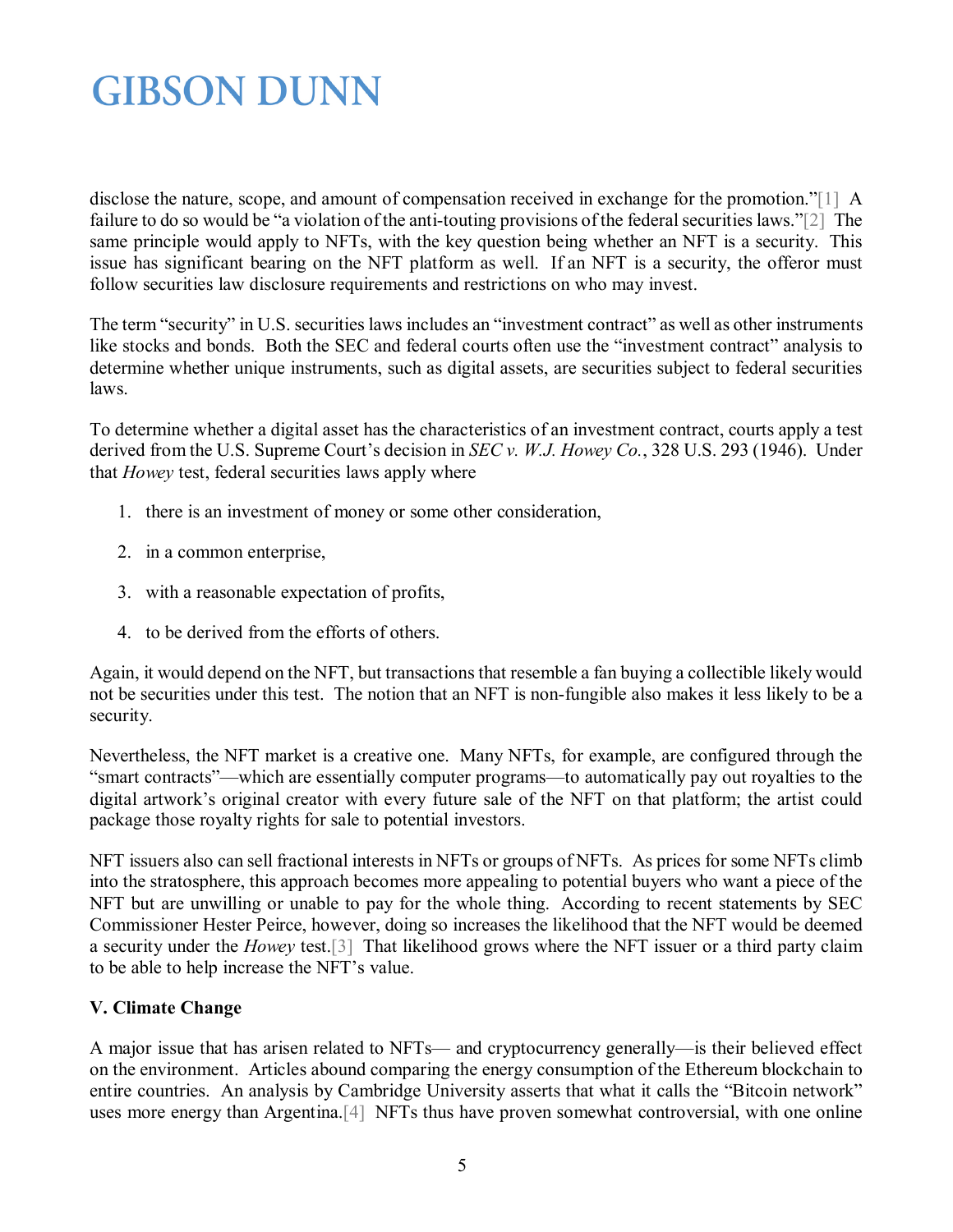marketplace for digital artists dropping its plans to launch an NFT platform after backlash that included an artist labeling NFTs an "ecological nightmare pyramid scheme."[5]

Some contend that these ecological concerns are exaggerated and misleading, noting that NFTs themselves do not cause carbon emissions. As one platform wrote in a recent blog post, "Ethereum has a fixed energy consumption at a given point of time."[6] The carbon footprint of the Ethereum blockchain would be the same if people minted more NFTs or stopped minting them altogether. But even the post acknowledges that "[i]t is true that Ethereum is energy intensive."[7]

The crypto energy consumption issue relates to how blockchain technology currently operates. To validate a transaction—and engender trust in a system that is not backed by any central bank or other government authority—the blockchain network relies on a method called "Proof of Work." The hashing function described above that allows the blocks to be chained together requires complex mathematical equations that only powerful computers can solve. "Miners" must solve these equations to add a new block to the chain. As incentive to solve the mathematical puzzles, the miner receives a reward of new tokens or transaction fees.

The energy costs to complete the hash functions under the Proof of Work model can be high, with miners using entire data centers to compete to solve the puzzles first and garner the reward. To mitigate any environmental effects, mining sites may increasingly rely on renewable energy and "stranded" energy, which is surplus energy created, for example, by excess power that some hyrdroelectric dams around the world generate during rainy seasons.

Another option, at least for the Ethereum blockchain, is moving to a "Proof of Stake" model. Rather than relying on miners using significant amounts of electricity in a race to solve an equation the fastest, the Proof of Stake model involves validators of transactions who are assigned randomly via an algorithm. These validators also have to commit some of their own cryptocurrency, giving them a "stake" in keeping the blockchain accurate.

Reports indicate that Ethereum may move to the Proof of Stake model as soon as this year.[8] Doing so would decrease energy consumption associated with NFTs, allow more transactions per second than in the Proof of Work model, and seemingly remove (or at least mitigate) an apparent drag on the willingness of some to embrace NFTs.

At the same time, one recent article noted what a crypto-mining finance company executive called the "'inherent security issue of using the native tokens of a blockchain to decide the future of those tokens or the blockchain.'"[9] If the value of the tokens fall, the value of a validator's stake falls along with it. The validator then has less to lose if they decide to propose an incorrect transaction or otherwise misbehave.

### **VI. Conclusion**

NFTs present significant opportunities for content creators and owners, but they also present novel legal and policy issues across a wide range of areas as the technology continues to evolve. Beyond those listed here, areas of potential concern include Commodities/Derivatives, Tax, Data Privacy, and Cross-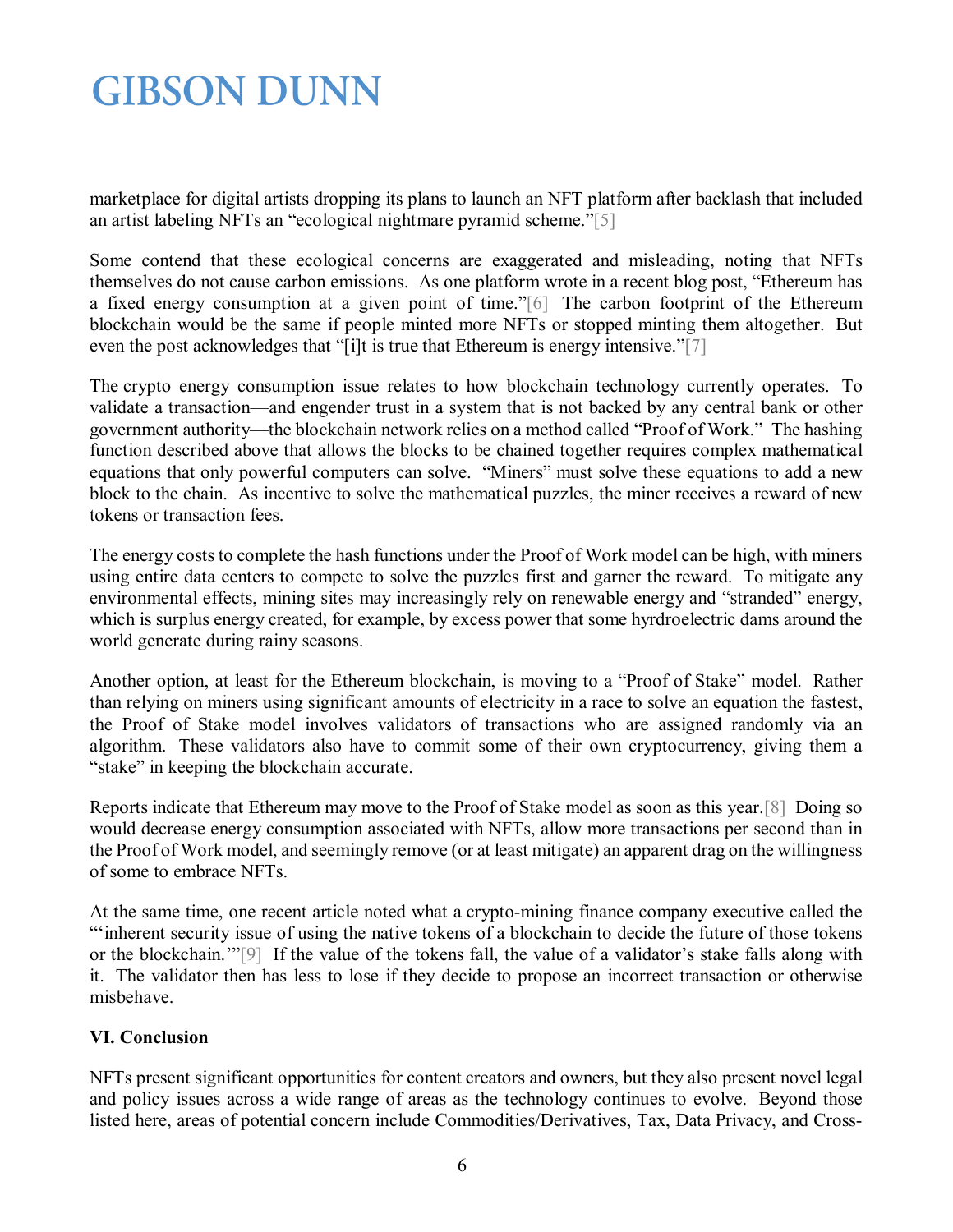Border Transactions. Understanding the potential complications of moving into the NFT space is a necessity in anticipation of the regulatory scrutiny and litigation that often follow similar explosions of interest and investment.

[1] <https://www.sec.gov/news/public-statement/statement-potentially-unlawful-promotion-icos> (Nov. 1, 2017).

[2] *Id.*

[3] [https://cointelegraph.com/news/sec-s-crypto-mom-warns-selling-fractionalized-nfts-could-break](https://cointelegraph.com/news/sec-s-crypto-mom-warns-selling-fractionalized-nfts-could-break-the-law)[the-law](https://cointelegraph.com/news/sec-s-crypto-mom-warns-selling-fractionalized-nfts-could-break-the-law) (Mar. 26, 2021).

[4] <https://www.bbc.com/news/technology-56012952> (Feb. 10, 2021).

[5] <https://www.theverge.com/2021/3/15/22328203/nft-cryptoart-ethereum-blockchain-climate-change> (Mar. 15, 2021).

[6] <https://medium.com/superrare/no-cryptoartists-arent-harming-the-planet-43182f72fc61> (Mar. 2, 2021).

[7] *Id.*

[8] <https://www.coindesk.com/ethereum-proof-of-stake-sooner-than-you-think> (Mar. 17, 2021).

[9] [https://cryptonews.com/exclusives/proof-of-disagreement-bitcoin-s-work-vs-ethereum-s-planned-s-](https://cryptonews.com/exclusives/proof-of-disagreement-bitcoin-s-work-vs-ethereum-s-planned-s-9788.htm)[9788.htm](https://cryptonews.com/exclusives/proof-of-disagreement-bitcoin-s-work-vs-ethereum-s-planned-s-9788.htm) (Apr. 3, 2021).



*The following Gibson Dunn lawyers assisted in the preparation of this client update: Michael Dore and Jeffrey Steiner.*

*Gibson Dunn lawyers are available to assist in addressing any questions you may have regarding these developments. Please contact the Gibson Dunn lawyer with whom you usually work, the authors, or the following leaders and members of the firm's [Media, Entertainment & Technology Practice](https://www.gibsondunn.com/practice/media-entertainment-and-technology/)  [Group:](https://www.gibsondunn.com/practice/media-entertainment-and-technology/)* 

*[Scott A. Edelman](http://www.gibsondunn.com/lawyers/sedelman) – Co-Chair, Media, Entertainment & Technology Practice, Los Angeles (+1 310- 557-8061, [sedelman@gibsondunn.com\)](mailto:sedelman@gibsondunn.com) [Kevin Masuda](https://www.gibsondunn.com/lawyer/masuda-kevin-s/) – Co-Chair, Media, Entertainment & Technology Practice, Los Angeles (+1 213-229- 7872, [kmasuda@gibsondunn.com\)](mailto:kmasuda@gibsondunn.com)*